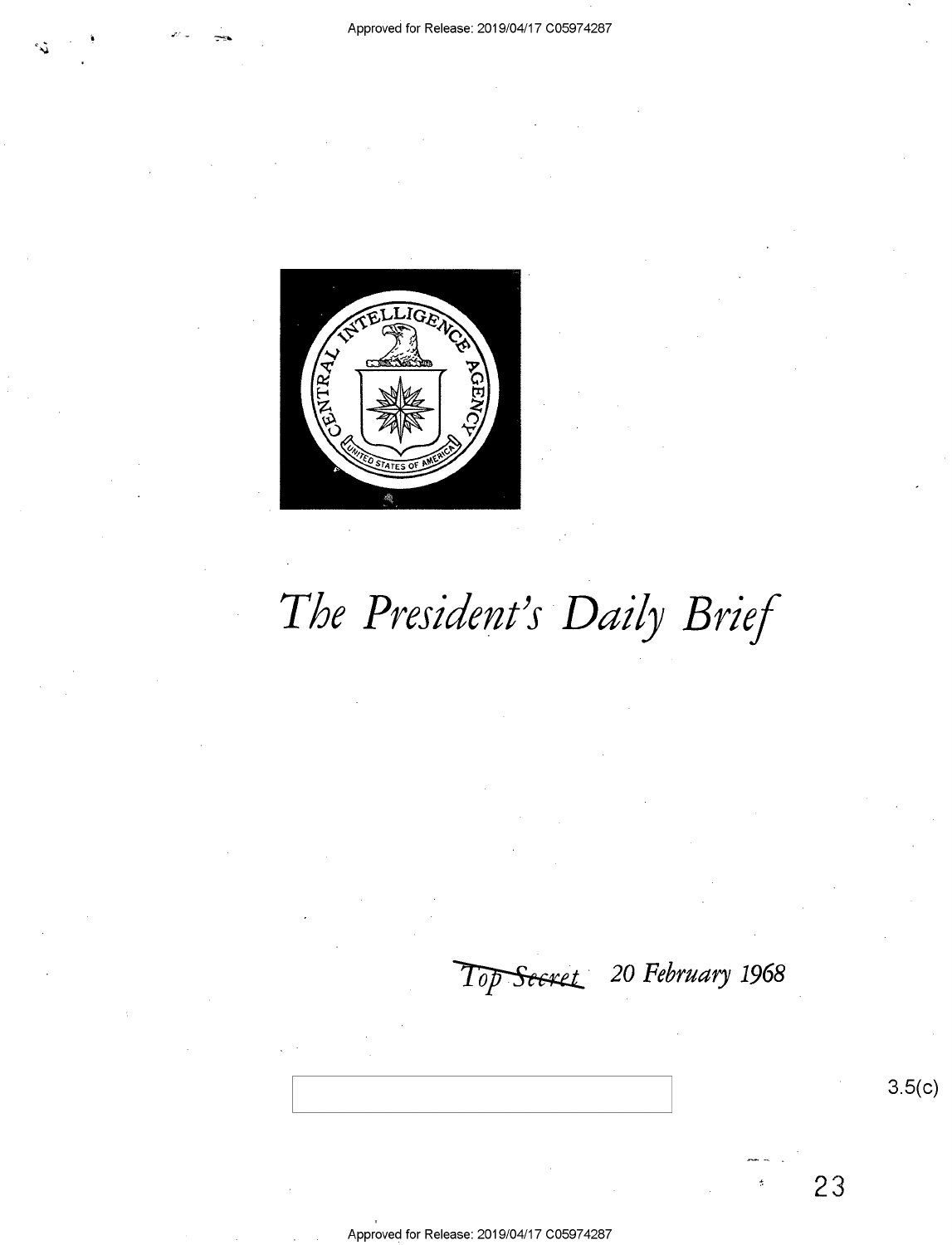## $3.5(c)$

3.3(h)(2)

#### DAILY BRIEF 20 FEBRUARY 1968

#### l. South Vietnam

٠.

Communist military activity in South Vietnam declined in intensity yesterday and last night, though sporadic new rocket and mortar attacks were made against the Khe Sanh airfield and various other points in the country.

Enemy troops are still holding parts of two provincial capitals they<br>attacked on Sunday. Allied forces have<br>made only minor progress in the Hue Citadel and there are more signs that the Communists are trying to bring more troops into the Hue area.



#### 2. Soviet Union

Kosygin's weekend speech revealed new signs that the Soviets are worried about how the US may respond to the Com-<br>munist offensive in Vietnam. The Premier's line was that now the time has come for the US to take the road toward peace, that Trinh's statements have cleared the ground for such movement, and that escalation can only end in grief for the US. <sup>i</sup>

For some time now, Moscow has shown growing concern that the Tet offensive may only make the war longer, costlier, and more dangerous. The Soviets have even doctored up some Liberation Front statements before publishing them in Moscow--evidently because the statements were tougher than Moscow thought they should be.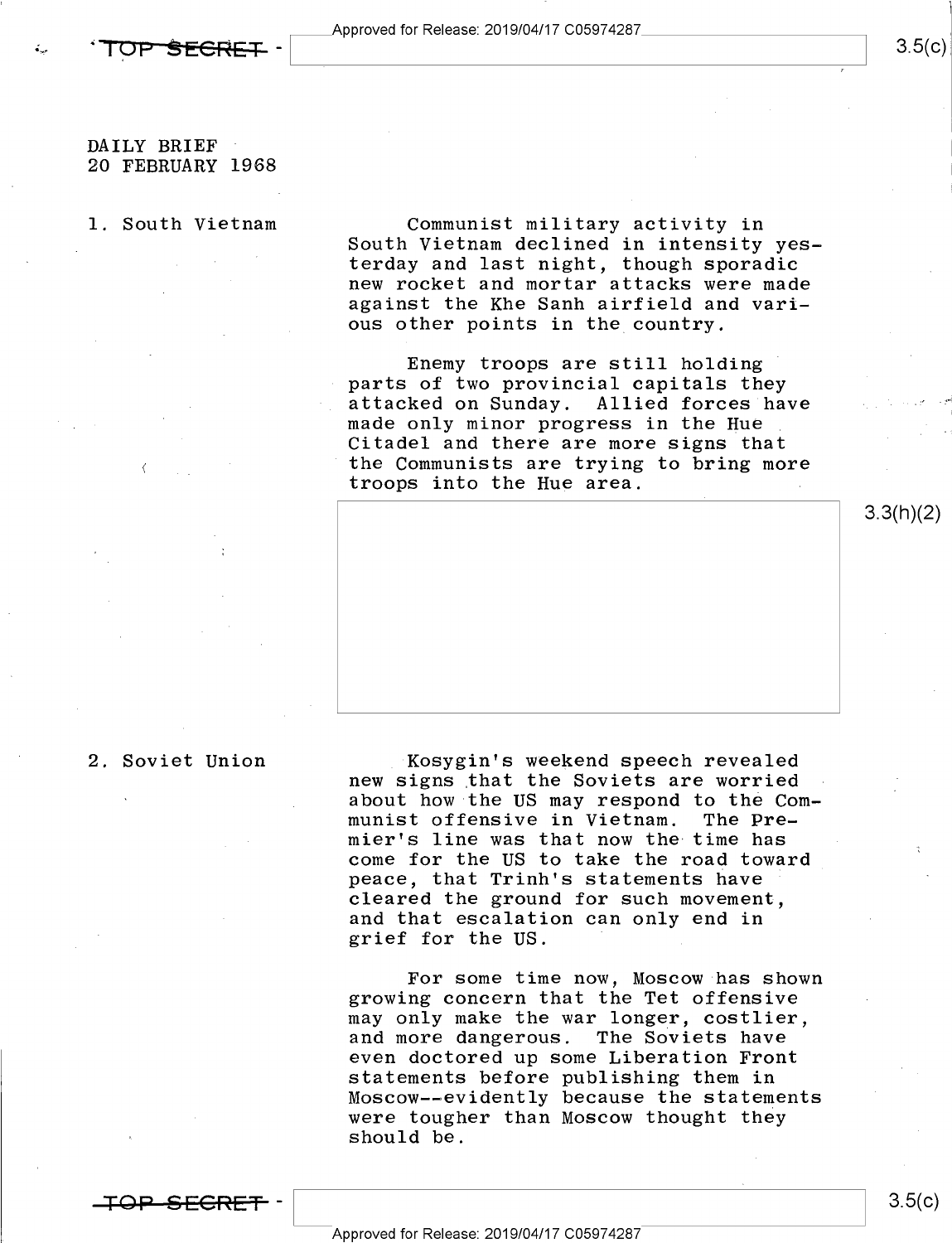3. Czechoslovakia

TOP SECRET.

Ferment inside the Communist party is growing. All over the country local party units are demanding liberaliza-<br>tion. This pressure from below--most This pressure from below--most of it based on genuine grievances with the old system--will strengthen Dubcek's Even the old-time party war horses are bending to the pressure and talking pub-<br>licly about the need for cutting back drastically on the party's power and influence.

The next Central Committee meeting, now expected in March, will probably be the occasion for announcing some personnel and organization changes. But the Czechs are a legalistic people and the changes will be carefully studied before being implemented.

4. Singapore

Lee Kuan Yew is assured of an allout victory for his party in the April elections. Opposition candidates will contest only seven of the country's 58<br>constituencies--and these seven hardy souls will most likely lose.

5. Middle East

Unless there is some progress towhen the Arab foreign ministers meet. Jordan may well be forced by internal pressures to go to the Security Council; this would mean that the Jarring mission has failed. In the Security Council, now more pro-Arab than last<br>year, the blame for the failure of the mission will likely be placed on Israel. 3.5(c).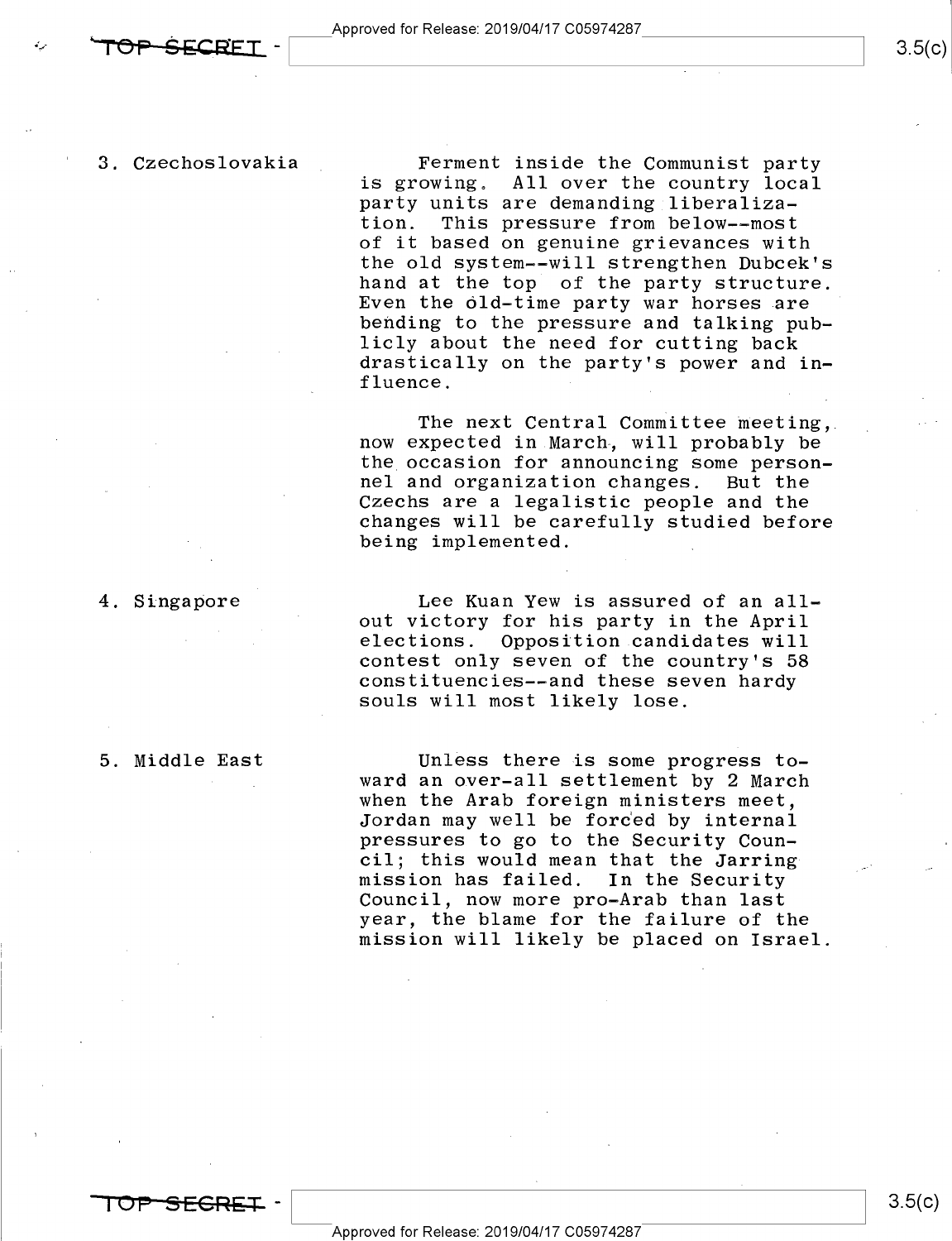$3.5(c)$ 

6. Panama  $\overline{\text{President Robles said}}$  3.3(h)(2) that he may have to postpone the 12 May presidential elections unless the current political crisis<br>eases. The struggle between the op-The struggle between the opposing candidates for control of the<br>electoral machinery remains unresolved. Tempers are high, and a rash move by<br>Robles could easily set off violence.

> Arnulfo Arias has already warned that he will move to impeach Robles if there is any tampering with the election schedule. Should Robles announce a postponement, the indignation would be great. Arias might then gain just enough support in the Assembly to pull off an impeachment.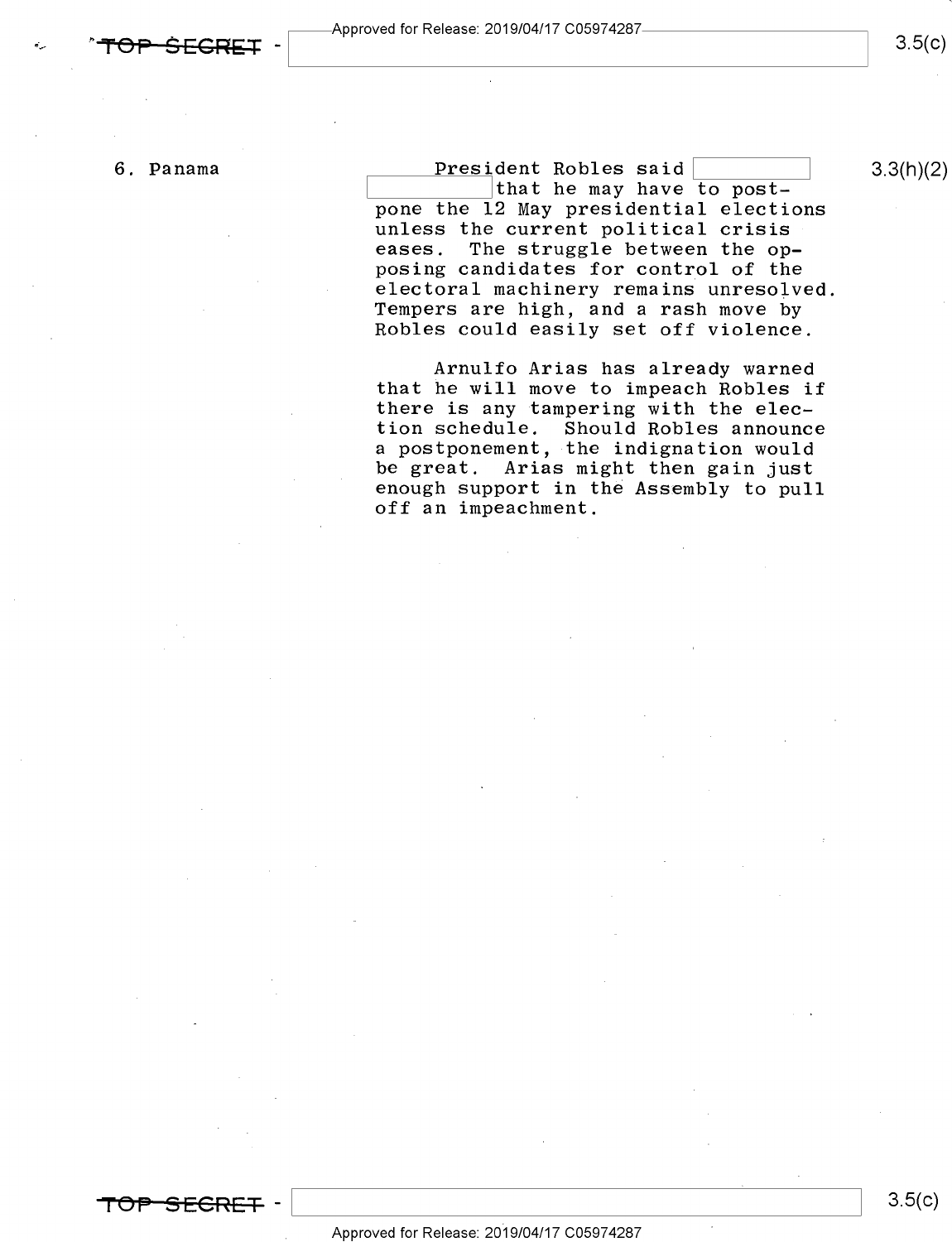### Approved for Release: 2019/04/17 C05974287 \_

-\$

,-

Top Seeret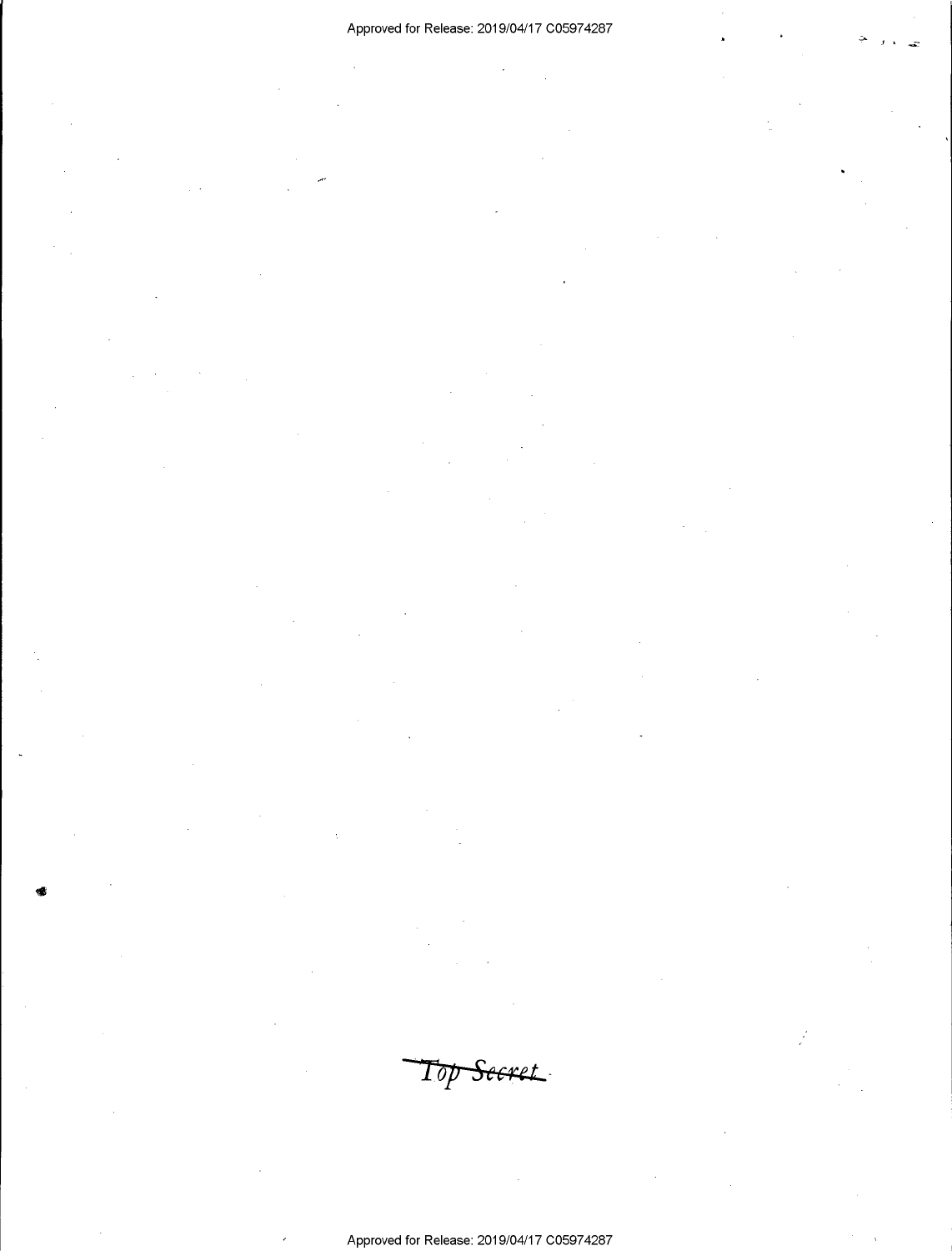#### Approved for Release: 2019/04/17 C05974287

**Top Secret** 



# FOR THE PRESIDENT'S EYES ONLY

# Special Daily Report on North Vietnam

**Top Secret** 

 $3.5(c)$ 

 $\begin{array}{c} 16 \\ 20 \text{ February } 1968 \end{array}$ 

Approved for Release: 2019/04/17 C05974287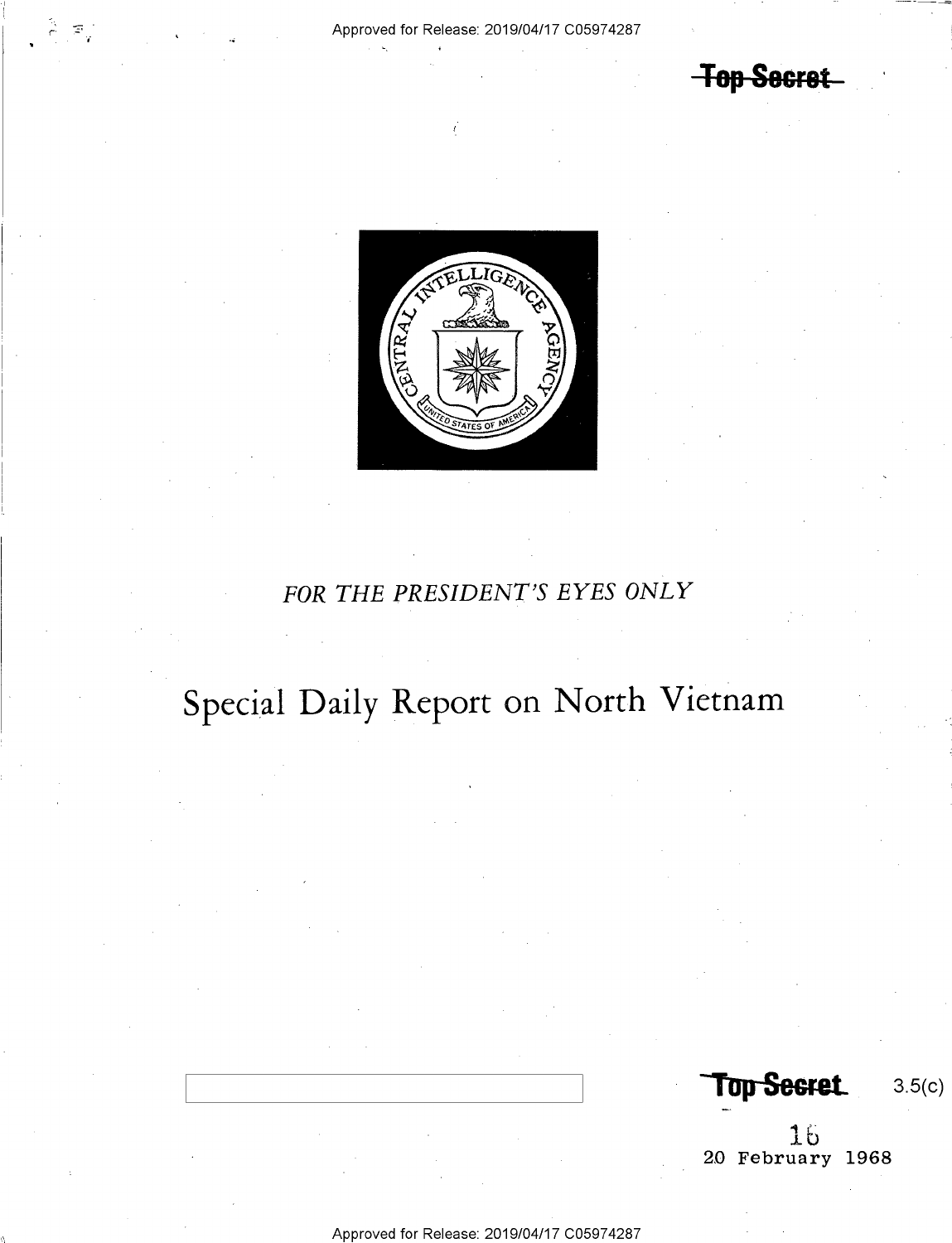SFCREI

 $3.5(c)$ 

Special Daily Report on North Vietnam for the President's Eyes Only

#### 20 February 1968

#### I. NOTES ON THE SITUATION

Communists Single Out Quang Tri Front: In a propaganda statement designed to buttress Communist preparations for large-scale offensive operations in the northern part of South Vietnam, the Viet Cong radio on 18 February described the "Quang Tri Front" as "a giant noose that is tightening around the necks of US troops." The commentary singles out Khe Sanh as a place where the US is worried about a "new Dien Bien Phu - type battle." It draws the most direct parallels between Dien Bien Phu and Khe Sanh yet noted in enemy propaganda, but it doe<mark>s</mark><br>not limit the Communist threat to that area. The not limit the Communist threat to that area. commentary claims that Communist actions in Quang Tri Province since the opening of the Tet offensive have driven allied forces into "a state of complete encirclement" from the coastal area to the mountains around Khe Sanh.

The broadcast also takes note of one of the principal elements of enemy strategy in saying that main force units are being used to disperse and tie down allied troops while local and guerrilla forces intensify their activities throughout the provinces. It claims that this action so far has created favorable conditions for dealing the US "new decisive blows." It concludes by praising Communist forces and says their activities will be the forerunner of "a new Dien Bien Phu-type of heavy defeat for the enemy."

 $\star$  \* \* \*

SECREI

 $3.5(c)$ 

 $3.3(h)(2)$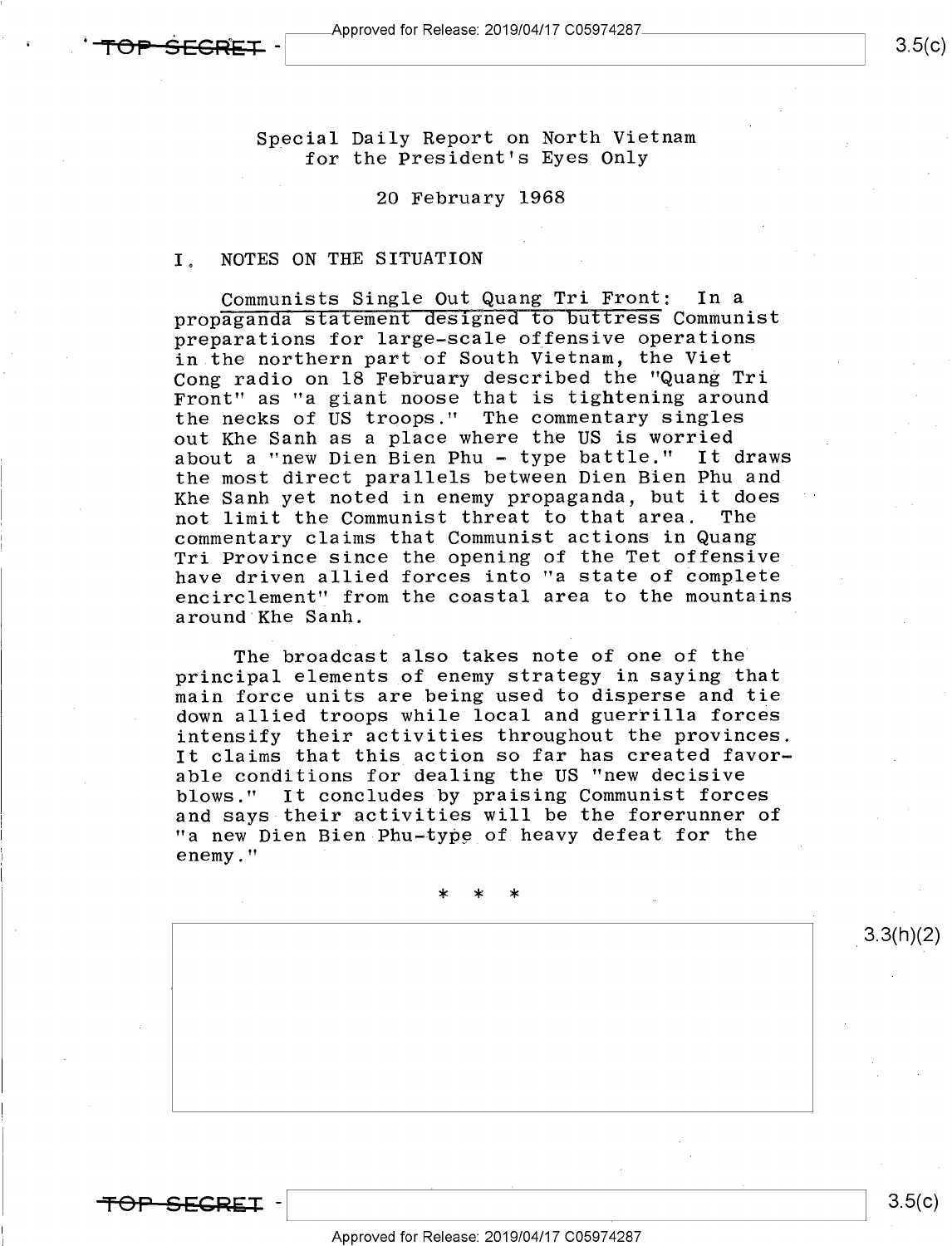Approved for Release: 2019/04/17 C05974287-

### $3.5(c)$



#### \* \* \*

Peking Views: The Chinese have once again re-<br>iterated their opposition to third-party efforts to<br>obtain a negotiated settlement in Vietnam. A Peking<br>broadcast yesterday asserted that U Thant's recent<br>overseas trip and Pri the US and the Soviet Union were part of Washington's effort to intensify the "peace talks fraud" in "col-<br>lusion" with the Soviets. The broadcast did not mention the widely publicized North Vietnamese con-<br>tacts with Thant, but it predicted that the Vietnamese would not be fooled by the "trick" and would continue fighting until the US was defeated.

The broadcast is part of Peking's increased<br>propaganda commentary on Vietnam, which rose in<br>volume last week to the highest level in three years.<br>The bulk of the propaganda is devoted to hailing Com-<br>munist "victories" in

\* \* \*

 $-2-$ 

TOP-SEGREI -

SFCRET

Approved for Release: 2019/O4/17 CO5974287

 $3.5(c)$ 

3.3(h)(2)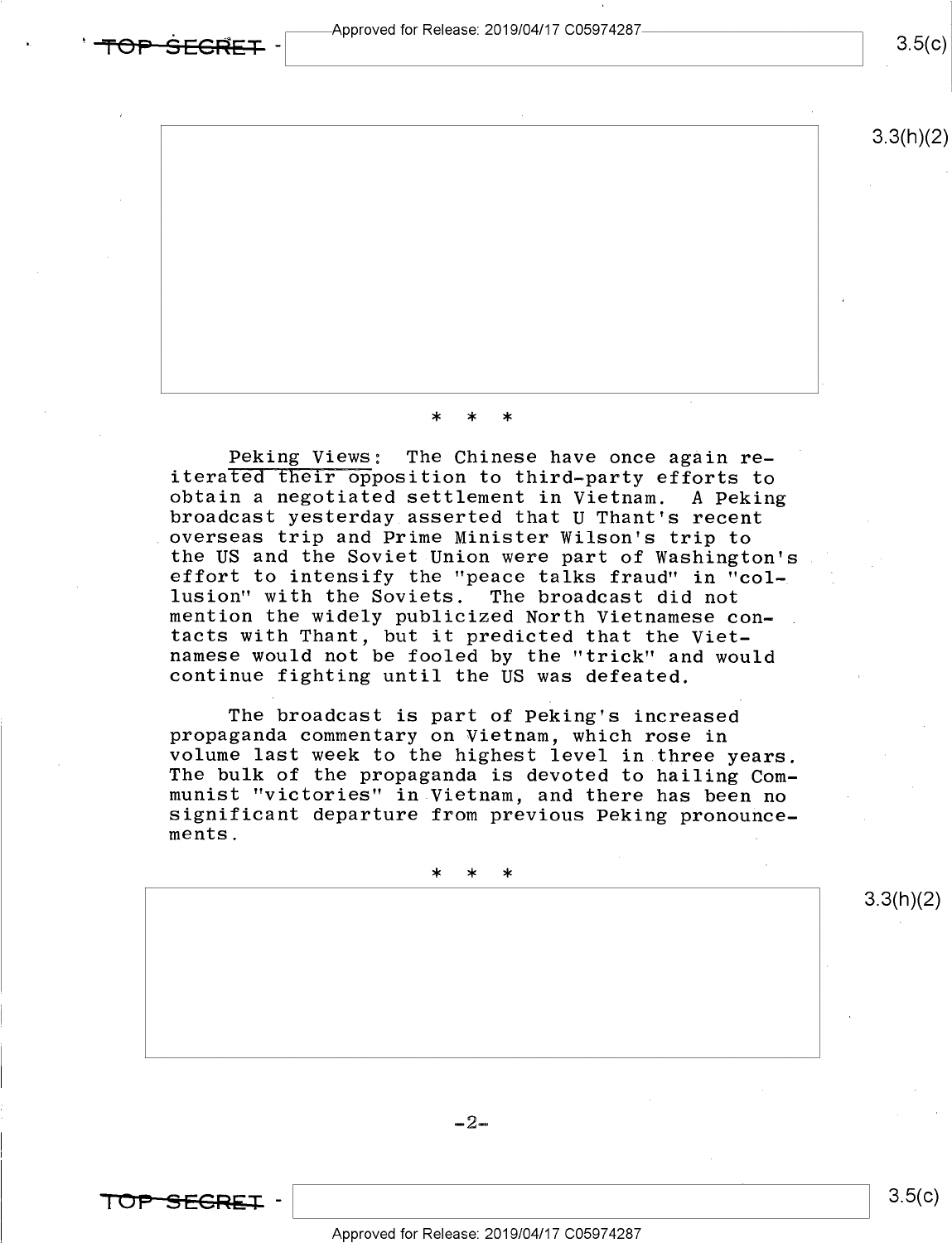During the same period, the Hanoi population listened more frequently than not to foreign radio stations to check whether the glowing accounts in radio Hanoi were really correct. The population<br>was particularly fearful about US reprisals against Hanoi and Haiphong for the Viet Cong attacks in the<br>South. The government itself also expected such The government itself also expected such raids and, as preventive measures, closed movie<br>houses, forbade public gatherings, and sent families which had come to the capital for the Tet holiday<br>back to the country again.

\* \* \*

Comment on San Antonio Formula: The Hanoi<br>party daily issued one of the Communists' most direct and lengthy rejections of the San Antonio<br>formula on 18 February. Calling the formula a "double-dealing trick," the commentary promised that Hanoi would reject any "other US moves for reci procity."

The article also went back to earlier tough<br>language that the US must stop the bombings "defini-<br>tively and unconditionally." North Vietnam has omitted the word "definitively" in important policy<br>statements in recent months and has used it only<br>infrequently in more routine propaganda commentary. Its reappearance in this article does not appear to represent a stiffening of Hanoi's demands for a<br>cessation of bombings. On more authoritative levels and through diplomatic channels Hanoi continues to use the formulation "unconditionally."

 $\star$  \* \* \*  $\star$ 

II. NORTH VIETNAMESE REFLECTIONS OF US POLITICAL ATTITUDES ON THE WAR

.Nothing of significancé to report.

 $-3-$ 

w